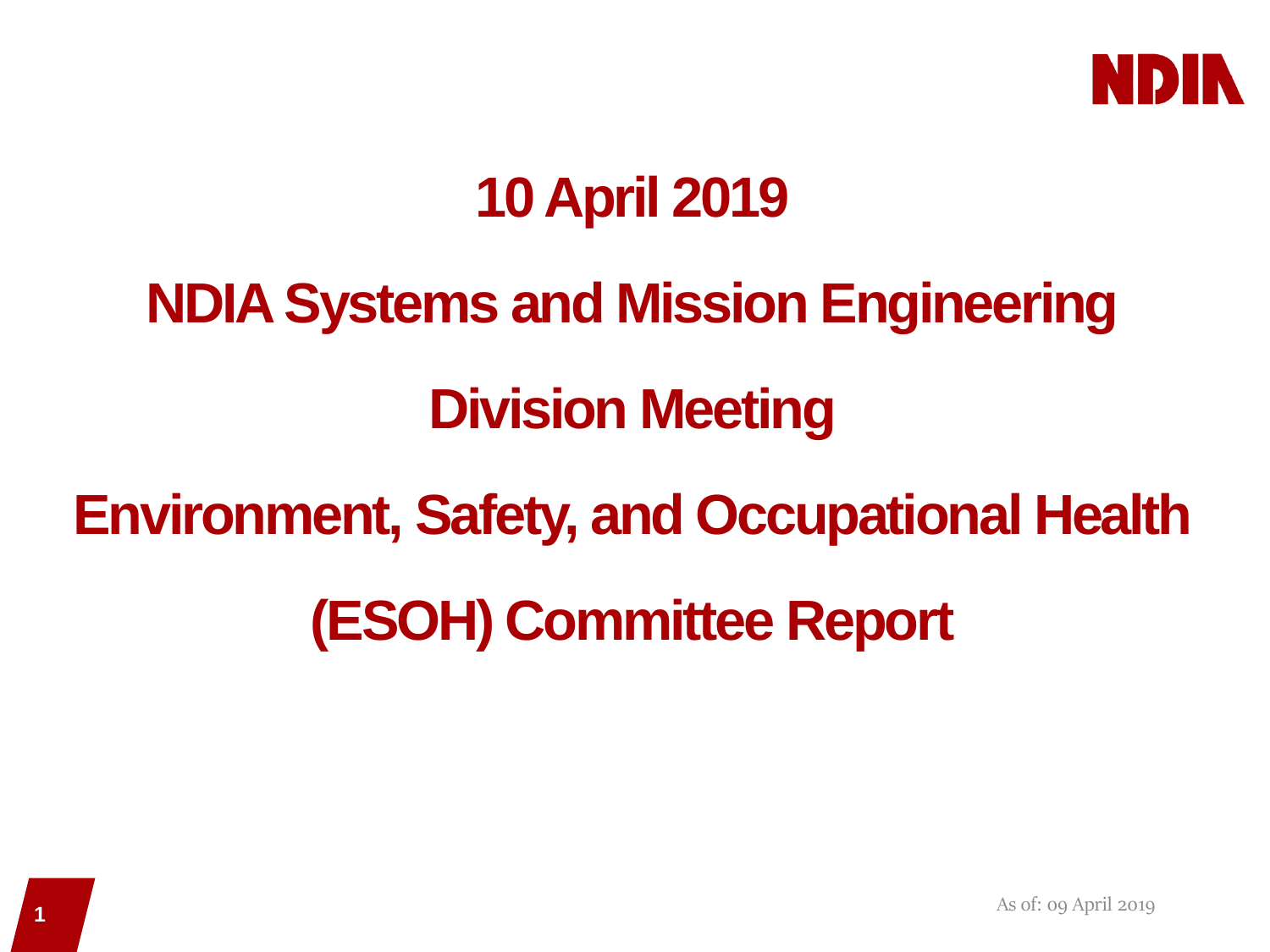# **Status Update**



| 2019 Tasks                                                                                                                                                                                                                                                                                                                                                                                                                                                                                                                                                                                                                 | <b>Status</b> | Accomplishments (deliverables, etc.)                                                                                                                                                                                                                                                                                                                                                                                                                                                                                                                                                                                                                                                                                                                                                                                                                                                                                                                                                                                                                                                                                                          |
|----------------------------------------------------------------------------------------------------------------------------------------------------------------------------------------------------------------------------------------------------------------------------------------------------------------------------------------------------------------------------------------------------------------------------------------------------------------------------------------------------------------------------------------------------------------------------------------------------------------------------|---------------|-----------------------------------------------------------------------------------------------------------------------------------------------------------------------------------------------------------------------------------------------------------------------------------------------------------------------------------------------------------------------------------------------------------------------------------------------------------------------------------------------------------------------------------------------------------------------------------------------------------------------------------------------------------------------------------------------------------------------------------------------------------------------------------------------------------------------------------------------------------------------------------------------------------------------------------------------------------------------------------------------------------------------------------------------------------------------------------------------------------------------------------------------|
| 1. Develop practical guidance for integrating<br>ESOH into Digital Engineering (DE)/Model<br><b>Based Systems Engineering (MBSE)</b><br>- Focus on providing ESOH risk and<br>requirements data inputs to the model and<br>extracting ESOH-related data<br>- Evaluate Industry/Government efforts<br>- Participate in relevant meetings and<br>initiatives<br>- Work with AIA Hazardous Materials<br>Committee responsible for NAS411 and<br>NAS411-1 to develop a method to exchange<br>digital Hazardous Materials (HAZMAT) data<br>between the system model, hazard tracking<br>system, and logistics product databases | In Progress   | DE/MBSE Tool vendor, Intercax, developed Syndeia software to manage<br>data connections between the multiple models and data sources that make<br>up the system model.<br>• At the March 2019 DoD Acquisition ESOH IPT meeting (chaired by<br>ASD(S)/Environmental Management), Intercax used a cruise ship model<br>to demonstrate how Syndeia pulls together artifacts from the modeling<br>applications to provide visualization of the data<br>The demo highlighted that MBSE can be used to identify ESOH-critical<br>$\bullet$<br>elements and failure modes; and to access, share, and verify ESOH-<br>critical information/requirements.<br>Met with DoD and AIA on 27 Feb 2019 on National Aerospace Standard 411<br>$\bullet$<br>and 411-1 on Hazardous Materials<br>Discussed the digital exchange and standardization of electronic HAZMAT<br>data using IPC-1754, Materials Declaration Standard,<br>Direct interest by Assistant Secretary of Defense for Sustainment, Mr.<br>$\bullet$<br>Mahon, in the DoD and AIA initiative NAS411/411-1<br>Considering developing NAS411/411-1 profile as input to MBSE tools<br>$\bullet$ |
| Assess impact of DoD Reorganization of<br>2.<br>"Operational Safety" to USD(P&R) from<br>USD(R&E) and USD(A&S)                                                                                                                                                                                                                                                                                                                                                                                                                                                                                                             | In Progress   | DoD centralized operational safety and health under USD(P&R)<br>$\bullet$<br>DoD has Acquisition System Safety in USD (R&E) and Acquisition<br>Environmental Management in USD (A&S)<br>Acquisition ESOH Policy in DoDI 5000.02; status TBD<br>$\bullet$<br>DoD Components issuing ESOH policies for Rapid Acquisitions (Rapid<br>Prototyping and Rapid Fielding, aka Middle Tier Acquisition)                                                                                                                                                                                                                                                                                                                                                                                                                                                                                                                                                                                                                                                                                                                                                |
| 3. ESOH Committee Meeting                                                                                                                                                                                                                                                                                                                                                                                                                                                                                                                                                                                                  | In Progress   | 25 participants in the Feb 2019 ESOH Committee meeting<br>Holding ESOH Committee meeting this afternoon                                                                                                                                                                                                                                                                                                                                                                                                                                                                                                                                                                                                                                                                                                                                                                                                                                                                                                                                                                                                                                       |
| 4. NDIA SE Conference ESOH Track                                                                                                                                                                                                                                                                                                                                                                                                                                                                                                                                                                                           | In Progress   | Initiating solicitation of abstracts                                                                                                                                                                                                                                                                                                                                                                                                                                                                                                                                                                                                                                                                                                                                                                                                                                                                                                                                                                                                                                                                                                          |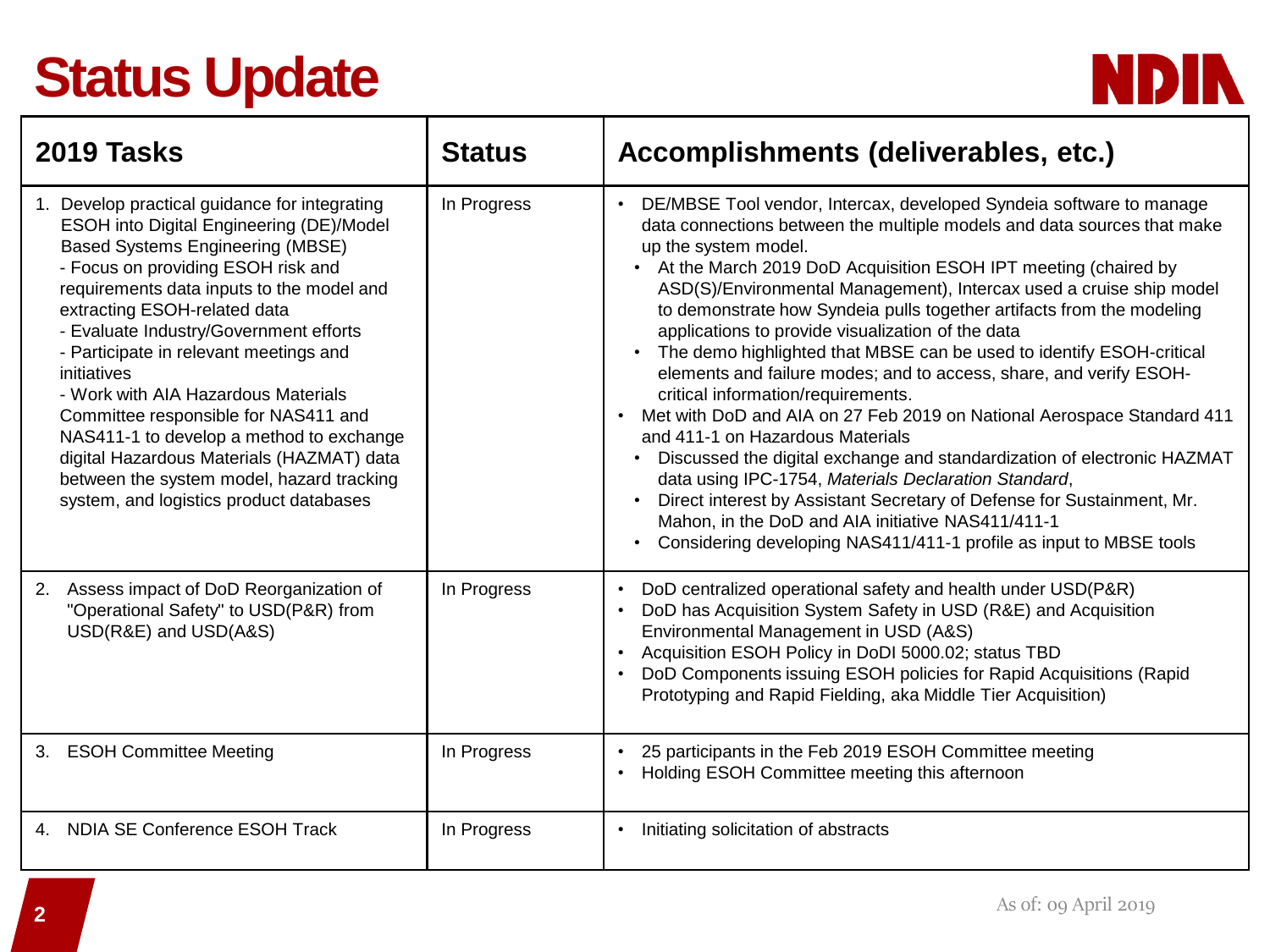### **ESOH Committee Meeting Information**



- **Date: April 10, 2019**
- **Time: 1430 – 1600 EDT**
- **Location: Booz Allen Hamilton, 1550 Crystal Drive, Arlington-Crystal City, 11th Floor (check-in and badge), 5th Floor – Room 5008 (for meeting; seating is limited)**
- **POCs: Lucy Rodriguez and Karen Gill**
- **Call-in Number: 877-885-1087; Access Code 7706930636#**
- **Web Link: <https://connect.apan.org/apr2019ndiaesoh/>**
- **Meeting Agenda:** 
	- **Updates on ESOH Reorganizations at OSD and its impacts on Acquisition ESOH policy and practice**
	- **A-10 Program Office Digital Engineering and Modeling Tools and ESOH Integration/Profiles**
		- **Rapid Digital Maintenance Data Communication, Risk Mitigation, and Prognostics**
		- **Product Lifecycle Management (PLM)**
		- **Structural Models & Tools**
		- **CFD Aero-Performance Analysis**